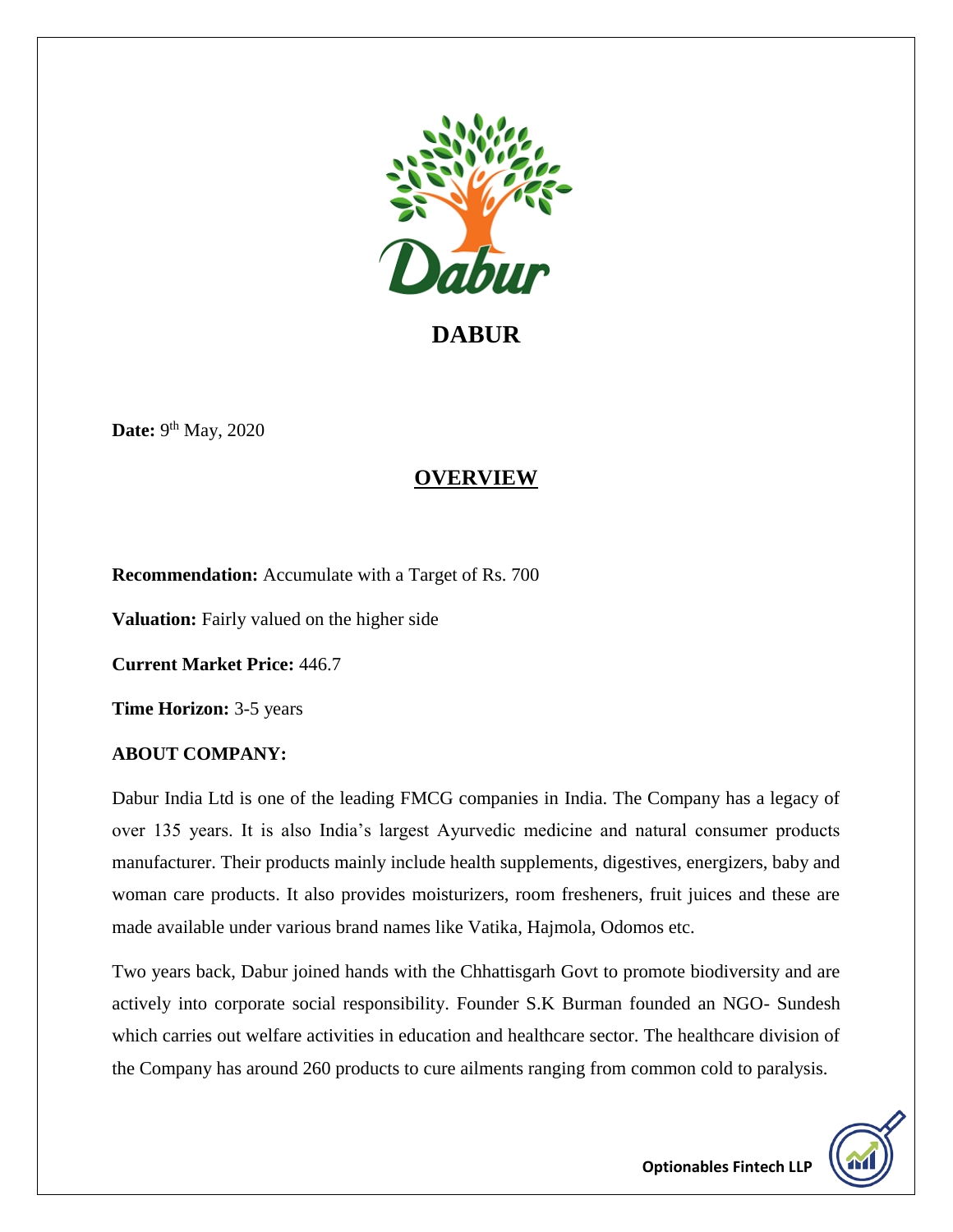Dabur ran a Pharma business which was demerged in 2003 and formed a new company, Dabur Pharma Ltd. Later on, a German company bought a stake in the Company in 2008.

### **Pros-**

- Strong brand image and product development strength
- Leader in herbal digestives with a high market share
- Effectively using its capital in order to generate profit, this is indicated by the improving ROCE for the past 2 years
- It is a Company with low debt
- Better understanding of the preferences of the consumers (Indians)
- First mover in Ayurveda Research and Development

### **Cons-**

- There is stiff competition for most of the products as there are very well established companies in the same line.
- It does not have direct company outlets
- Less preferred by consumers as allopathy cures faster than Ayurvedic
- Low or no barriers to entry in the key product markets and therefore has disruptive competition from new entrants.
- Uneven profitability across product line

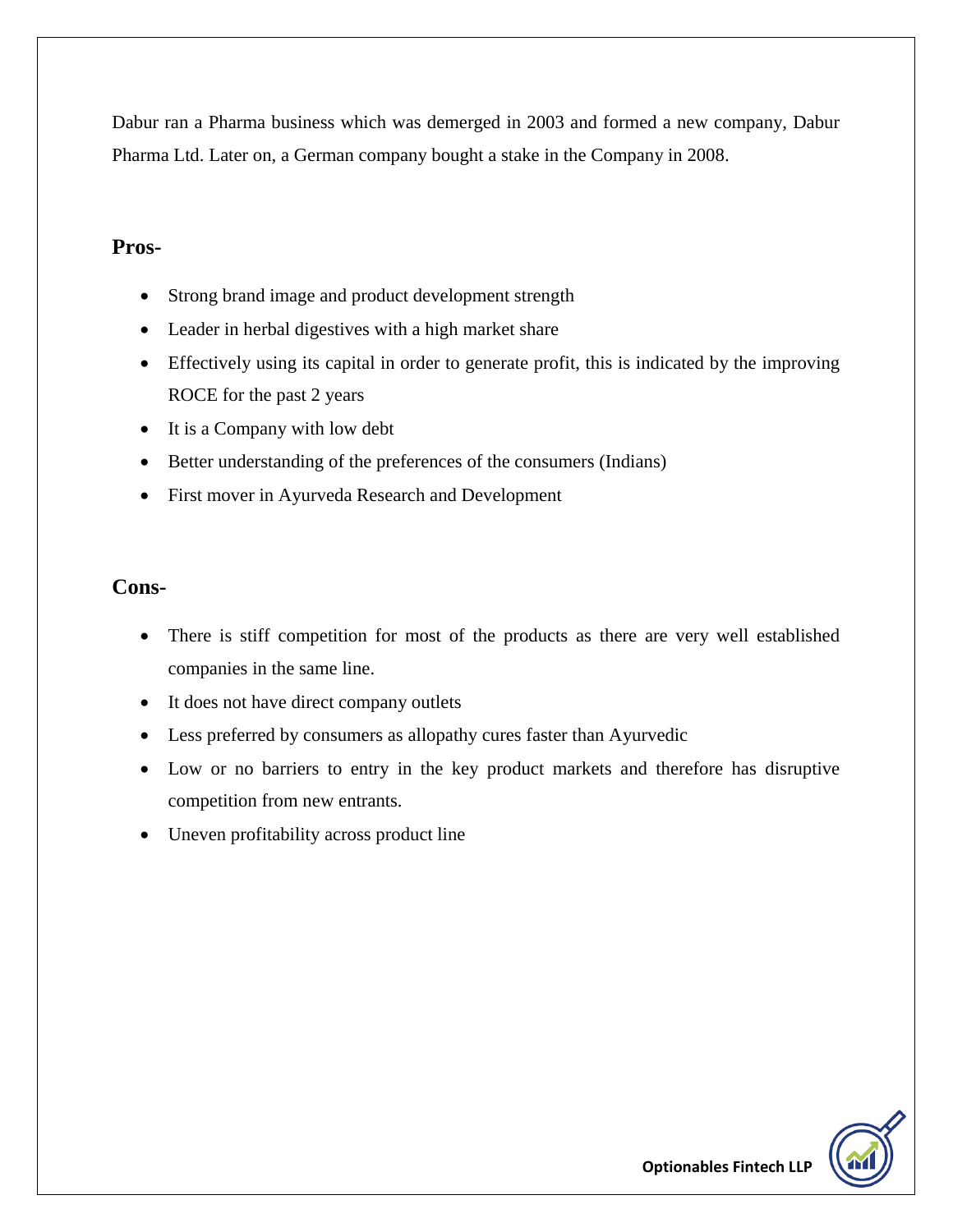### **ECONOMIC MOAT**

**Company History:** Established in 1884 in Calcutta by Dr. S.K. Burman

**Company Management:**

**MD and CEO:** Mohit Malhotra

**Chairman:** Dr. Anand Burman

## **COMPETITIVE MOAT OF DABUR**

The competitive moat of Dabur is Herbal Digestives with a market share of herbal digestives close to 90%. It is highly preferred by most consumers when compared to other digestives provided by competitors of Dabur. The herbal digestives are available under the brand Hajmola. It is one of the most influential brands in Dabur's portfolio. Also, the brand was associated with the very famous Amitabh Bachchan whose persona in the commercials helped the brand gain better market share, which at that time was around 75%-80%.

Hajmola as a brand helped Dabur position itself as one of the top FMCG companies of India and Dabur Hajmola in the food and beverages sector. It also kept pace with the evolution of consumers, as initially Hajmola was made available in glass bottles only and later on they changed the packaging and it was available in pouches as well which made it easy for the consumers to carry along. Some of the competitors of Hajmola are Digene and Eno.

However, the Company is known for fresh fruit juices as well, Dabur's Real is the market leader in the segment. The fruit juices have a competitive advantage over other companies like Coca-Cola since there are no additives. Therefore, most consumers prefer Real Activ juice by Dabur.

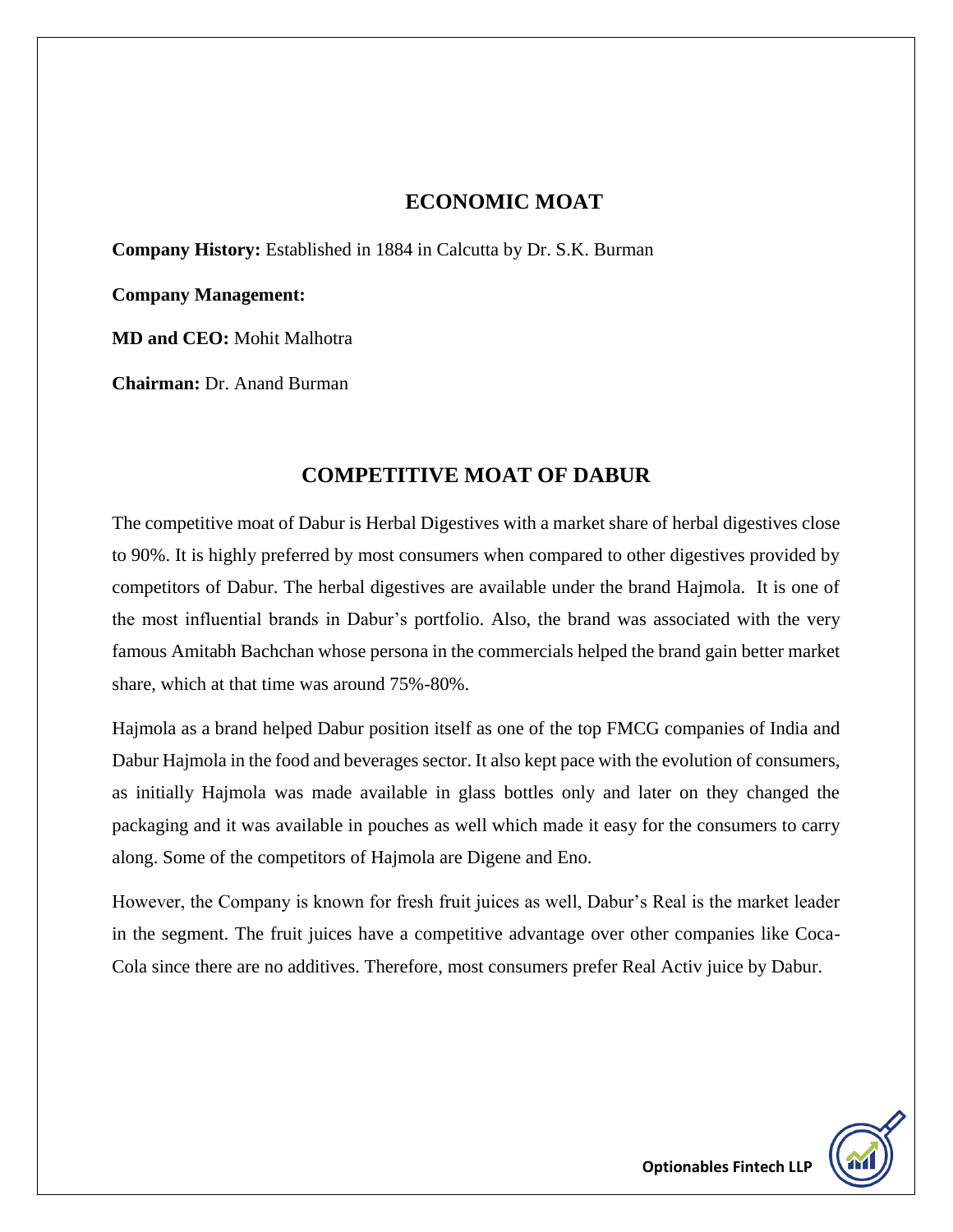# **TAKE ON DABUR**

- Dabur India Ltd. is a large cap Company with a market cap of Rs. 83405.42 Cr. operating in FMCG sector.
- Due to a slow down in consumption for the past two years, the Company decided to spend \$500 million- a part of cash reserve to acquire companies and revive the sales.
- Last year the Company expanded its operations to remote parts of the country to access more consumers and build its rural network by March 2021.
- In order to avoid losing out on customers, the Company adopted a strategy to introduce 10 rupee packets of hair oil, toothpaste, etc. This approach boosted sales of most of the products and Hajmola became popular in the rural areas.
- The impact of Covid-19 has rather been a positive one for the Company. Being a producer of daily consumed products, it saw a 10% rise in stock so far in 2020.
- The international portfolio has changeling risks as some of the key economies are under significant pressure due to weak oil prices and demand.
- Dabur India's Q4 FY20 volumes are expected to dip by 2%. While healthcare and food products will contribute to the growth, skincare could be impacted.
- On May 5th 2020, the Company resumed operations at all manufacturing plants and are targeting consumer needs like hygiene products and immunity boosters.

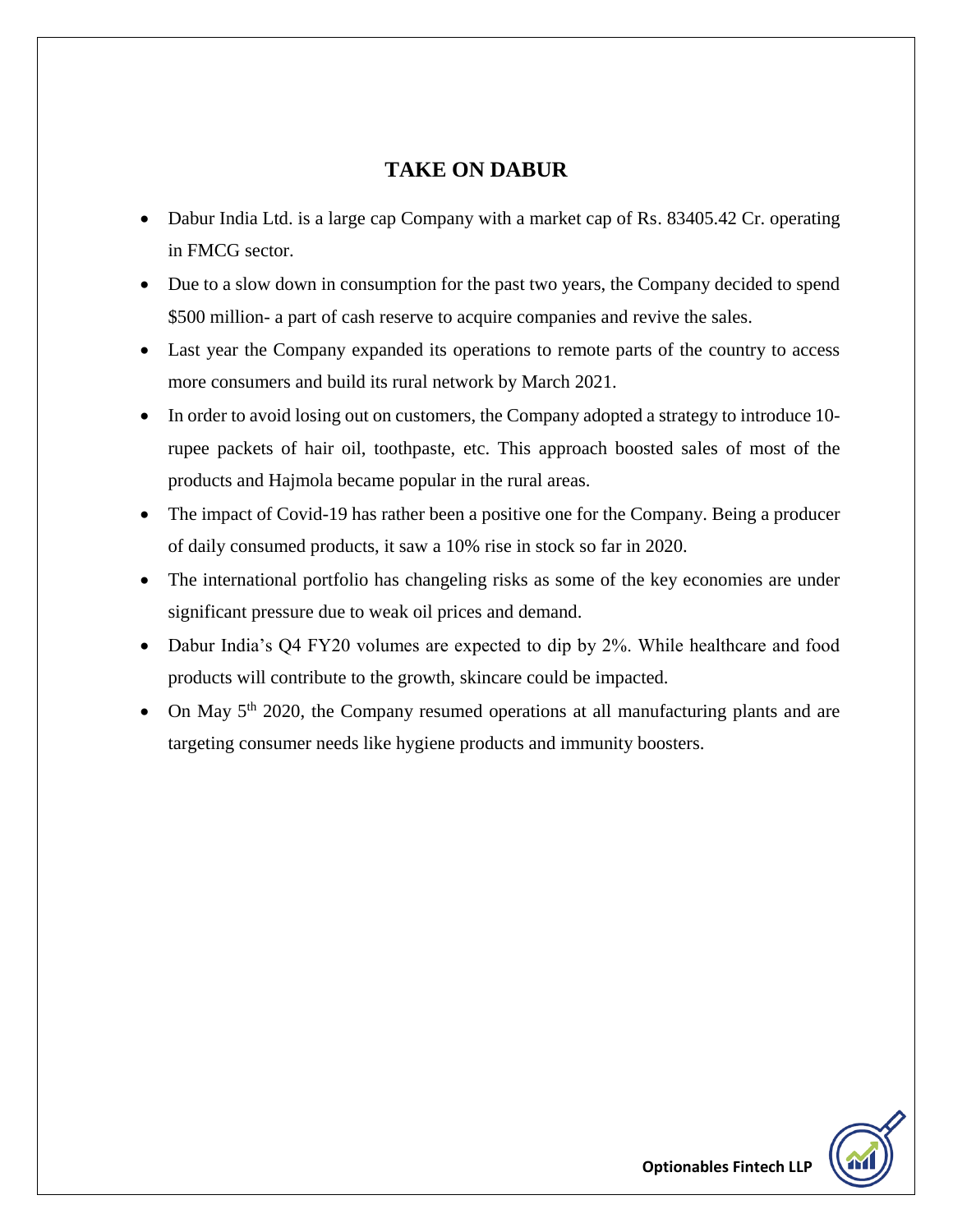# **ECONOMIC AND INDUSTRY ANALYSIS**

- The economy has a very disruptive impact of Covid 19 on it and it is likely that it will require a god amount of time to recover from the effect of the pandemic followed by the lockdown.
- IMF has projected a GDP growth of 1.9% for India in 2020 and this is considered to be the worst recession after the Great Depression in the 1930s.
- However, post the pandemic there is hope that most companies would move out of China and invest in India.
- The companies in the FMCG sector saw a sharp increase in sales during the month of Jan and Feb, whereas in Mar it witnessed a complete drop.
- In spite of some relaxation on the lockdown front, the FMCG sector is facing issues with regard to logistics and movement of the fast-moving goods. It is a challenge for the companies in the industry.

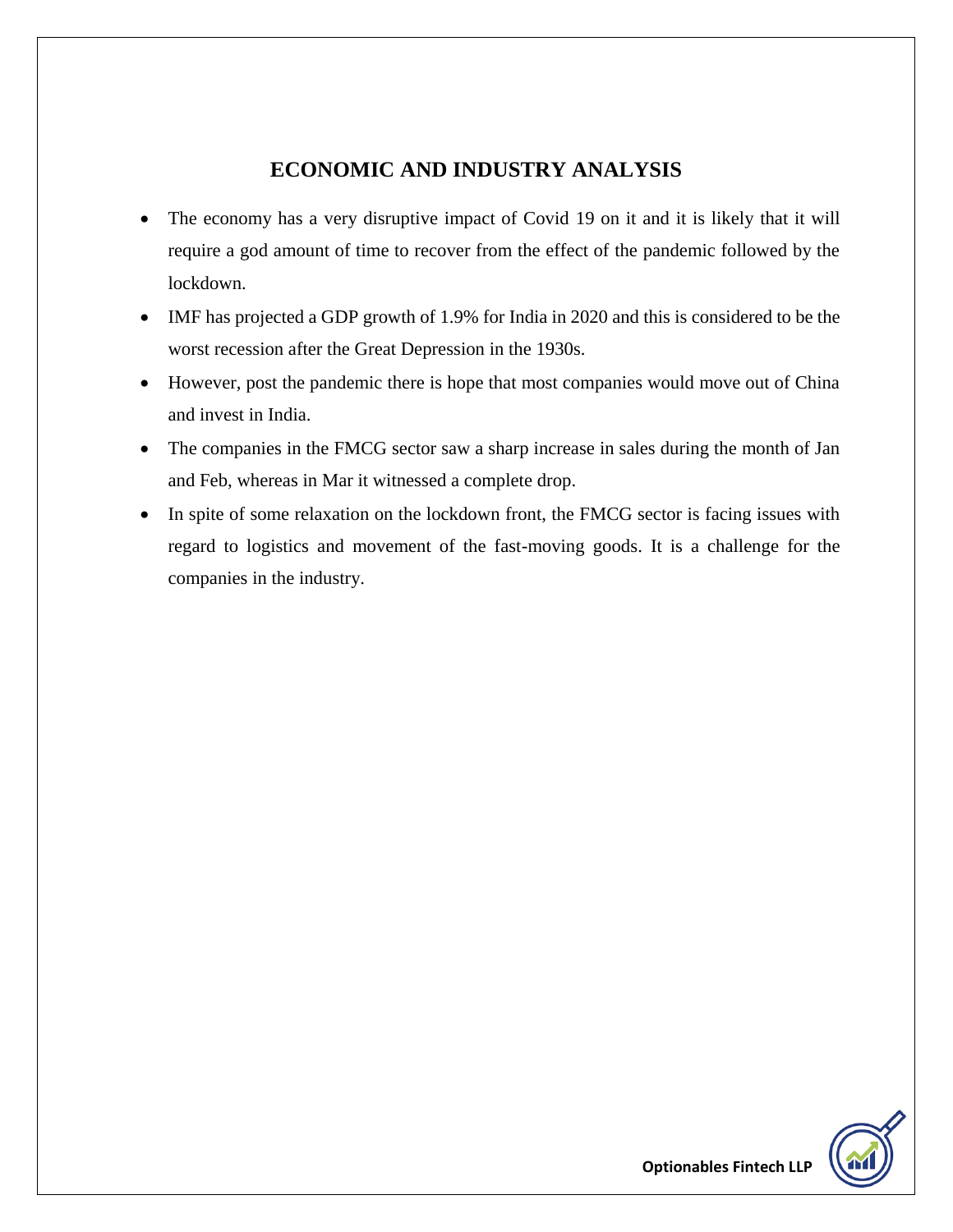# **FINANCIAL HIGHLIGHTS**

**Sales Growth**



# **Profit Growth**





**Optionables Fintech LLP**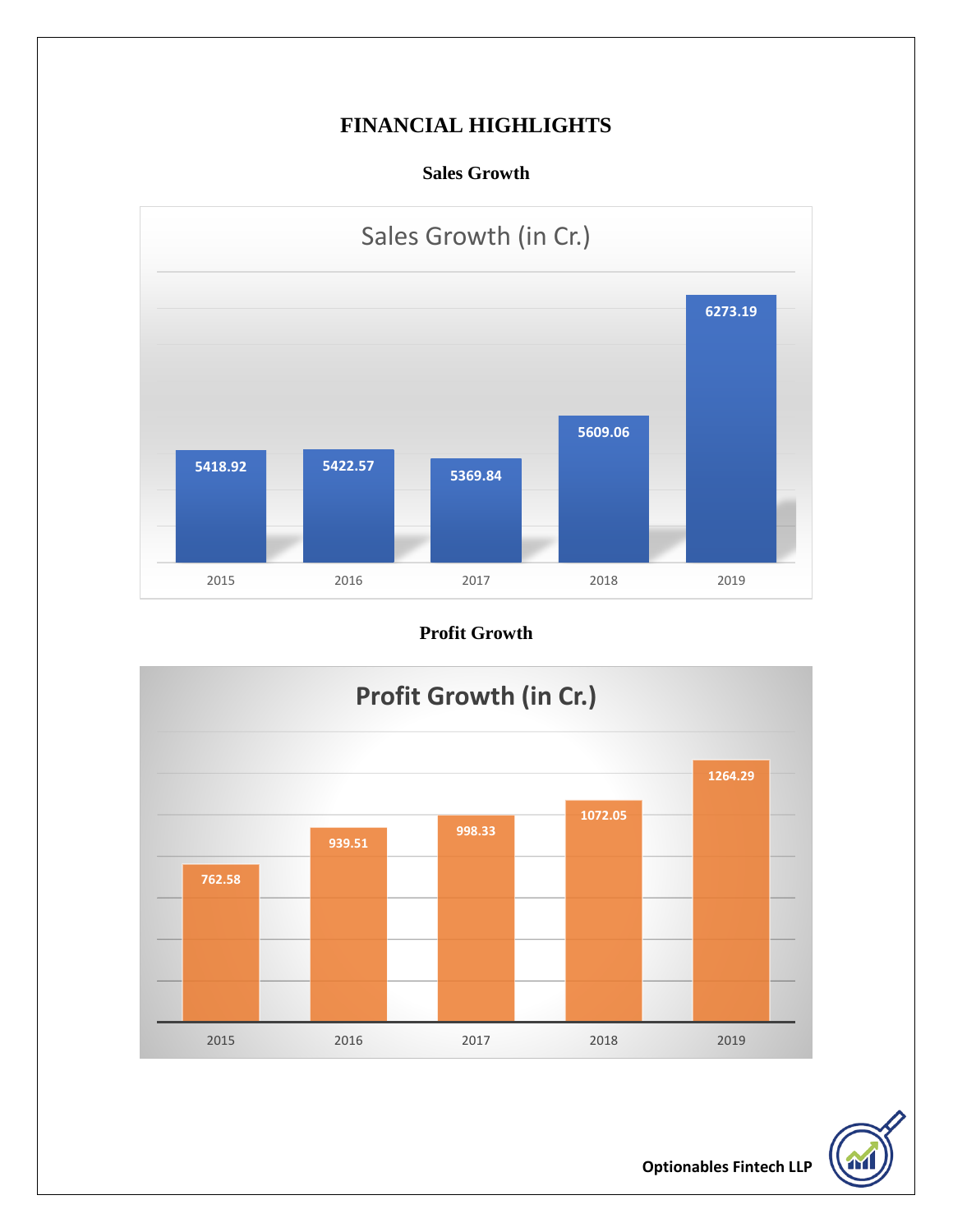

**Return on Capital Employed**





**Optionables Fintech LLP**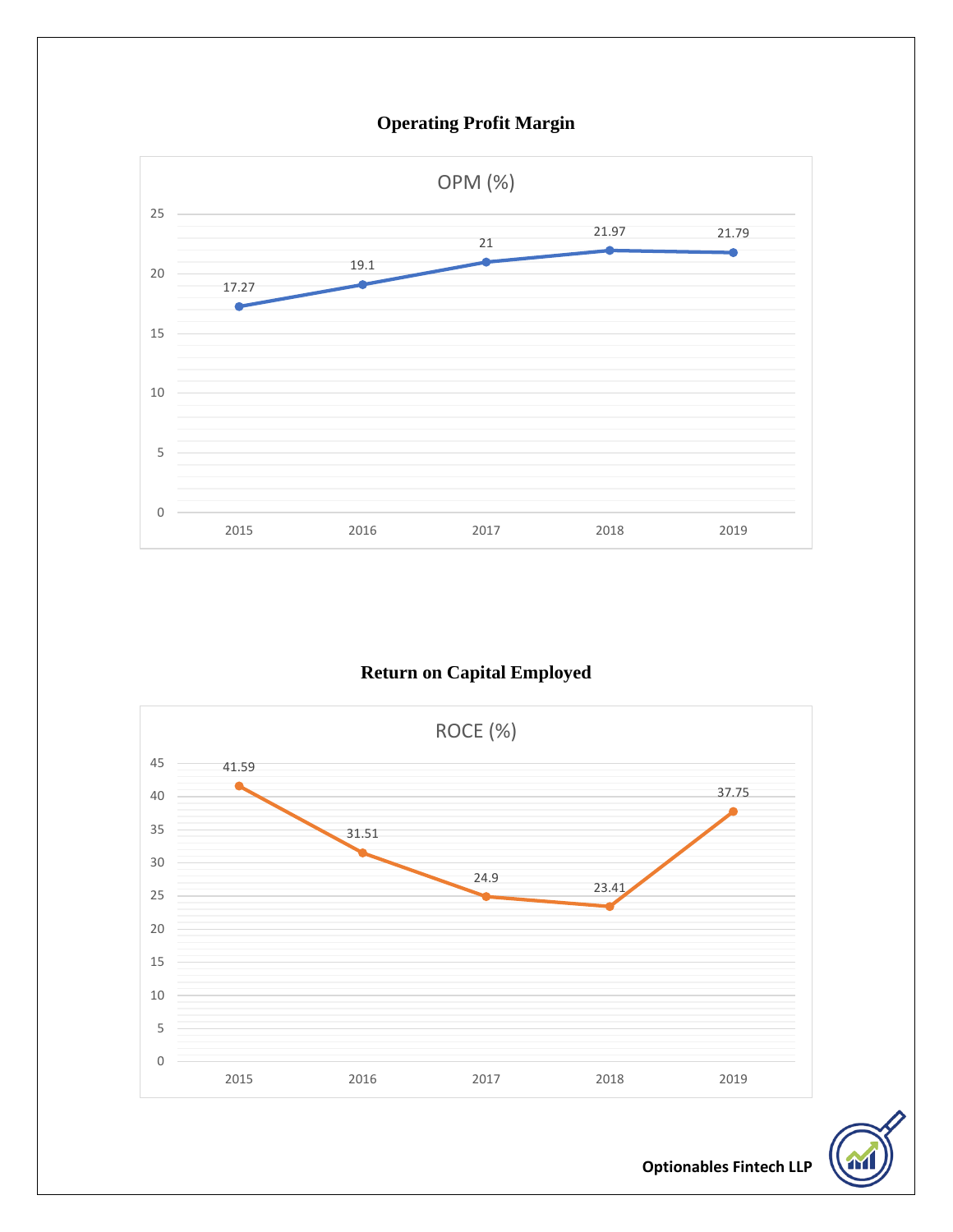## **DIVIDEND POLICY:**

The Company has a good dividend track report and has consistently declared dividends for the last 5 years. For the year ending 2019, Dabur India declared an equity dividend of 275% amounting to Rs. 2.75 per share and it led to a dividend yield of 0.58%.

## **COMPETITOR ANALYSIS**

The top competitors of Dabur includes Marico, Patanjali, Parle Agro. These are companies that give Dabur stiff competition on various products. For example, Marico in the hair care segment being the producer of Parachute hair oil. When it comes to Honey or Chayawanprash there is a rift between Patanjali and Dabur.

It is evident from the pie chart that Marico has a high share in hair care segment and these two companies are the top competitors of Dabur in this segment.



Dabur India Ltd. has products like Dabur Amla Hair Oil, Vatika Coconut Hair Oil that give stiff competition to the other brands.

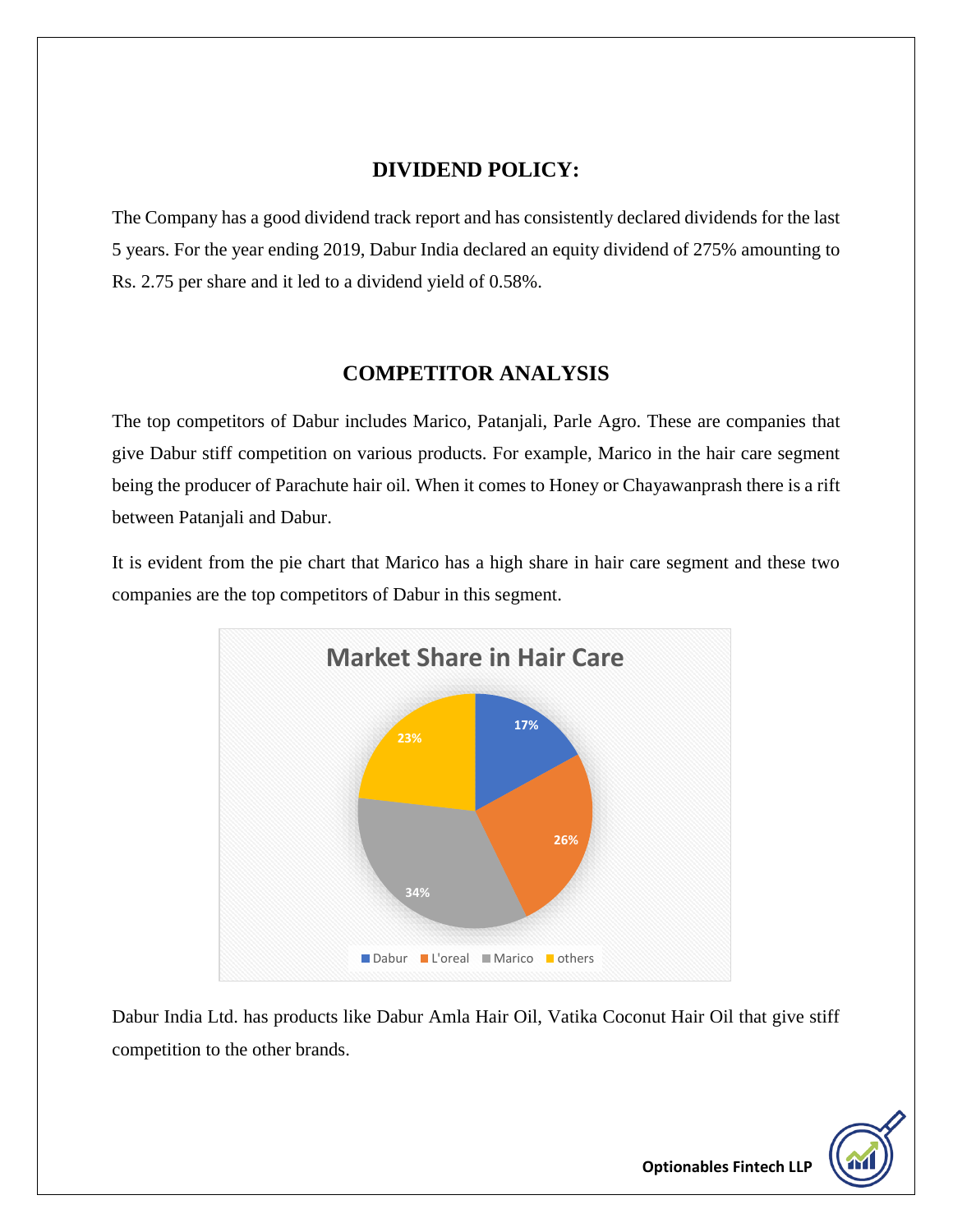| <b>Particulars</b> | Dabur India Ltd. | <b>Marico</b> |
|--------------------|------------------|---------------|
| Market Cap (Rs.    | 78934.74         | 38731.36      |
| In $Cr.$           |                  |               |
| <b>EPS (TTM)</b>   | 7.51             | 7.79          |
| <b>PE</b> Ratio    | 59.49            | 38.54         |

In the Chyawanprash market, Dabur India and Patanjali are major players and have tight competition.



In the wake of Covid 19, the demand for Dabur's Chyawanprash shot up as it contains Amla (gooseberry) and it was suggested by AYUSH that it could act as a precautionary element against Covid 19. The doughnut below shows the market share in Chyawanprash market.

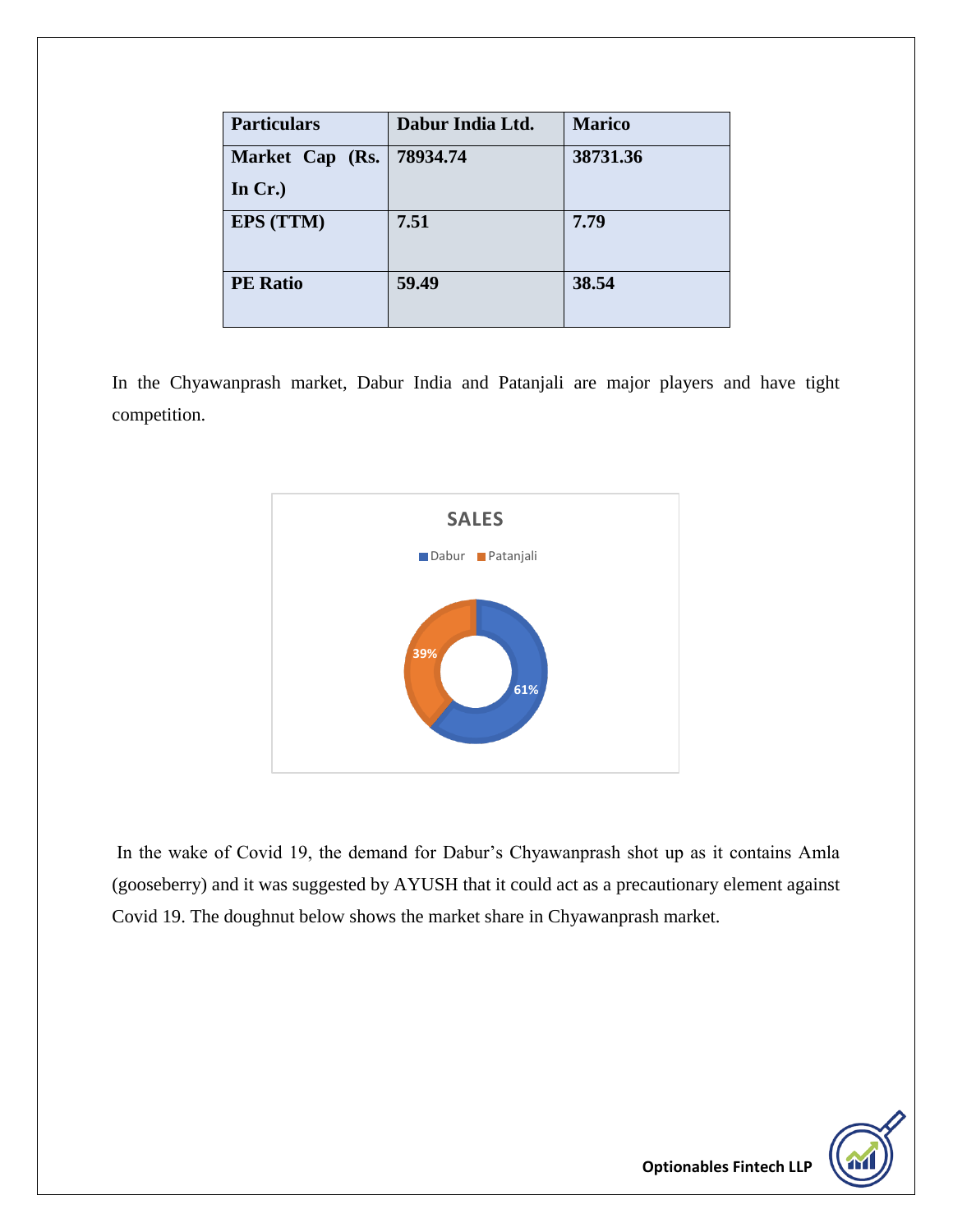## **VALUATIONS**

#### **Current Situation:**

Share Price: 446.7

Market Cap: 78934.74 Cr

Total Shares Outstanding: 176.70 Cr.

Dividend Yield: 0.58%

EPS: 7.51

Book Value: 22.04

PE Ratio (TTM): 59.49

1 year Returns: -0.71%

#### **Per Share Valuations:**

Dividend Per Share: 2.75

Free Cashflow Per Share: 0

Operating Cashflow Per Share:

Price/Free Cashflow Ratio:

Operating Revenue Per Share:

Operating Profit Per Share:

Current Investment Per Share:

Non-Current Investment Per Share:

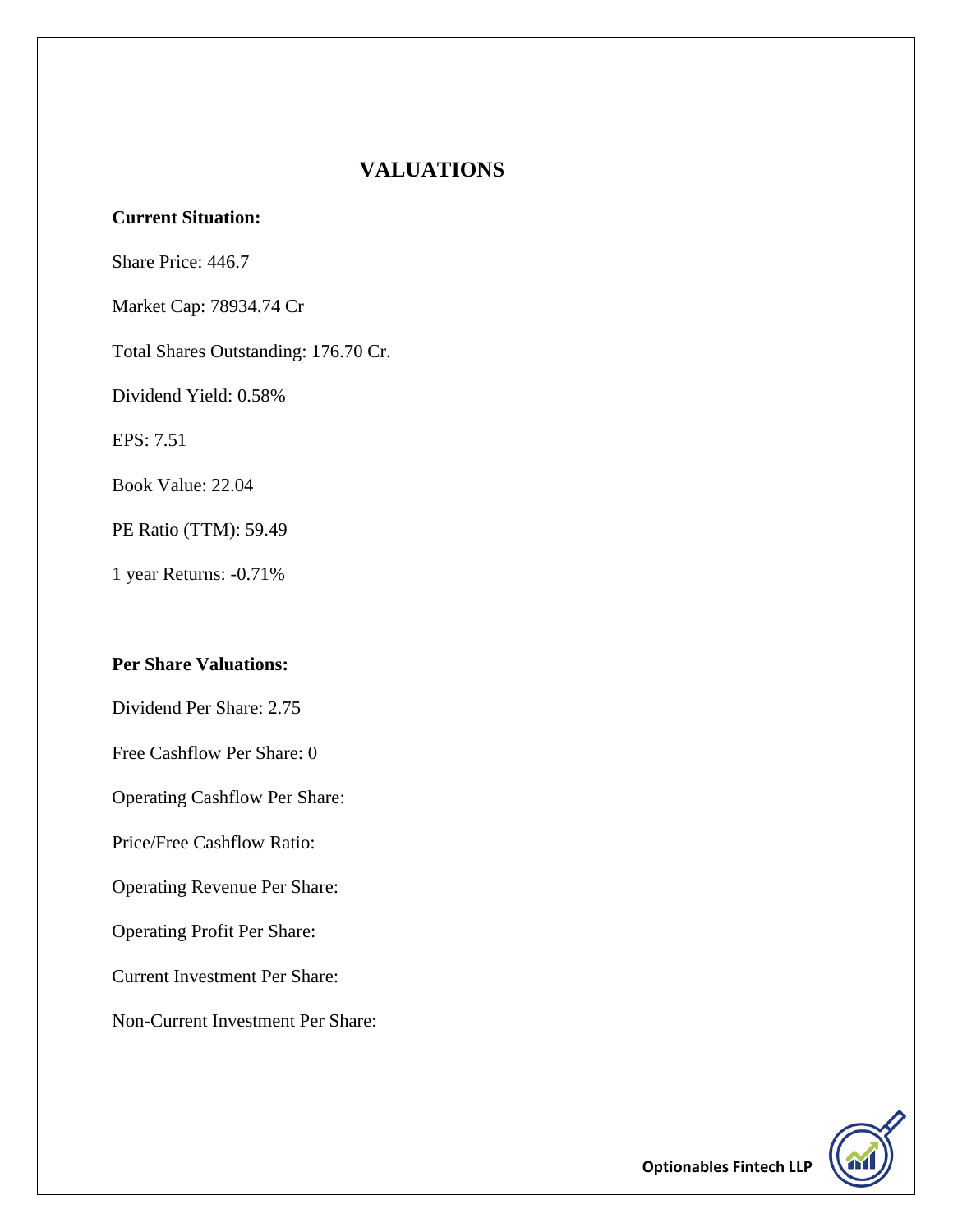#### **Other Valuation Parameters:**

PBIDT Margin: 26.17%

PBIT Margin: 24.43%

PBT Margin: 23.96%

Net Profit Margin: 20.15%

Return on Equity: 31.85%

Return on Assets: 22.66%

Return on Capital Employed: 37.75

Retained Earnings Ratio: -26.31%

#### **Targets**

**Recommendation** Buy on Dips for a Target Of ₹700

**Valuation**: Target Valuation Of 1,23,915.69 Crores

**Current Market Price** ₹446.80

**Time Horizon:** 3-5 Years

**Disclaimer:** This Report Is Just An Analysis Of A Listed Company And I Hereby Confirm Everything Mentioned Above To Be True To My Knowledge. Please Contact Your Financial Advisor Before Acting On The Recommendation. The Author Or The Website Or Anyone Associated With It Is Not Responsible For Any Loss Incurred.